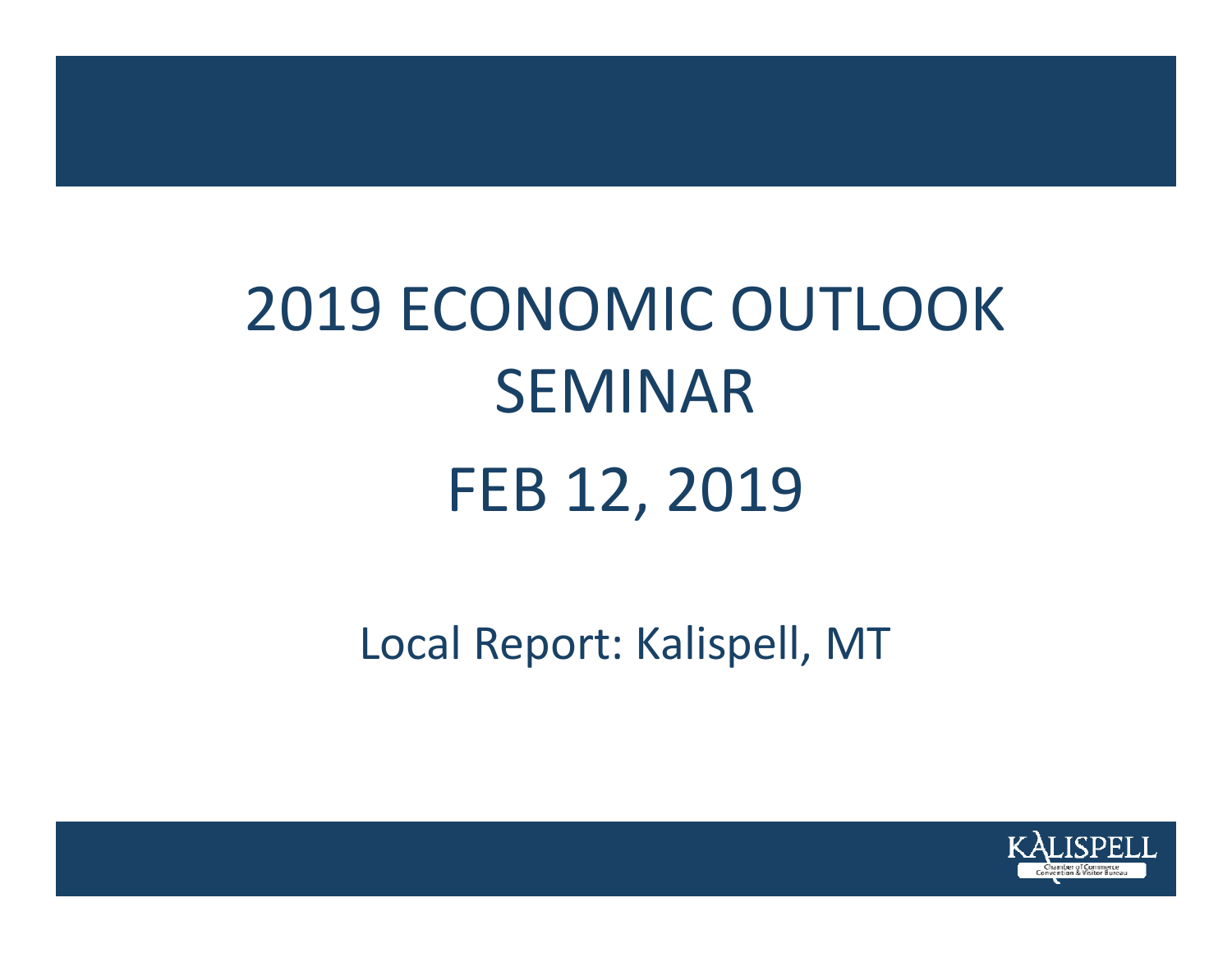# RECOVERY FROM 2008 FINANCIAL **CRISIS**

### **Then:**

- •Unemployment over 10% for three years, 2008‐2011
- $\bullet$ • Private sector payroll decreased 10%
- $\bullet$ Employment decreased by 5,000 jobs

#### **Now:**

- $\bullet$ Flathead population growth twice the U.S. rate
- $\bullet$ ● Professional services increased \$49M 2007-2017
- $\bullet$ Medical services have significant growth
- $\bullet$ • Air traffic up 13.6%; GNP near high

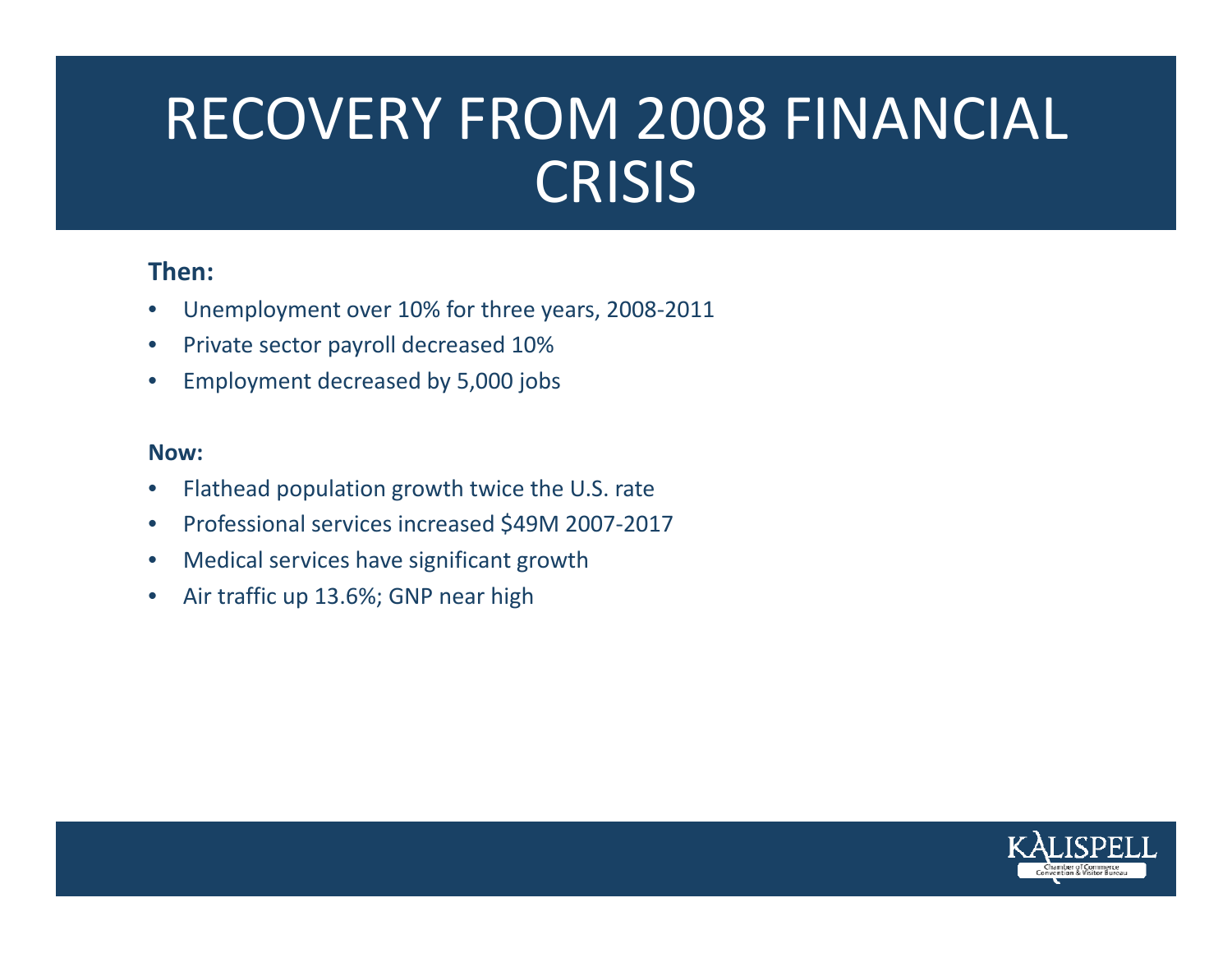# DOWNTOWN

#### **2018 Openings**

Bias Brewing SunRift Beer Company Vilya Spirits Scottibelli'sFirst American Title Est. 1989 Salon

# **Coming Up**

Fresh Life Church MontaVinoSaba Pizzeria Railroad Tracks Out 2020



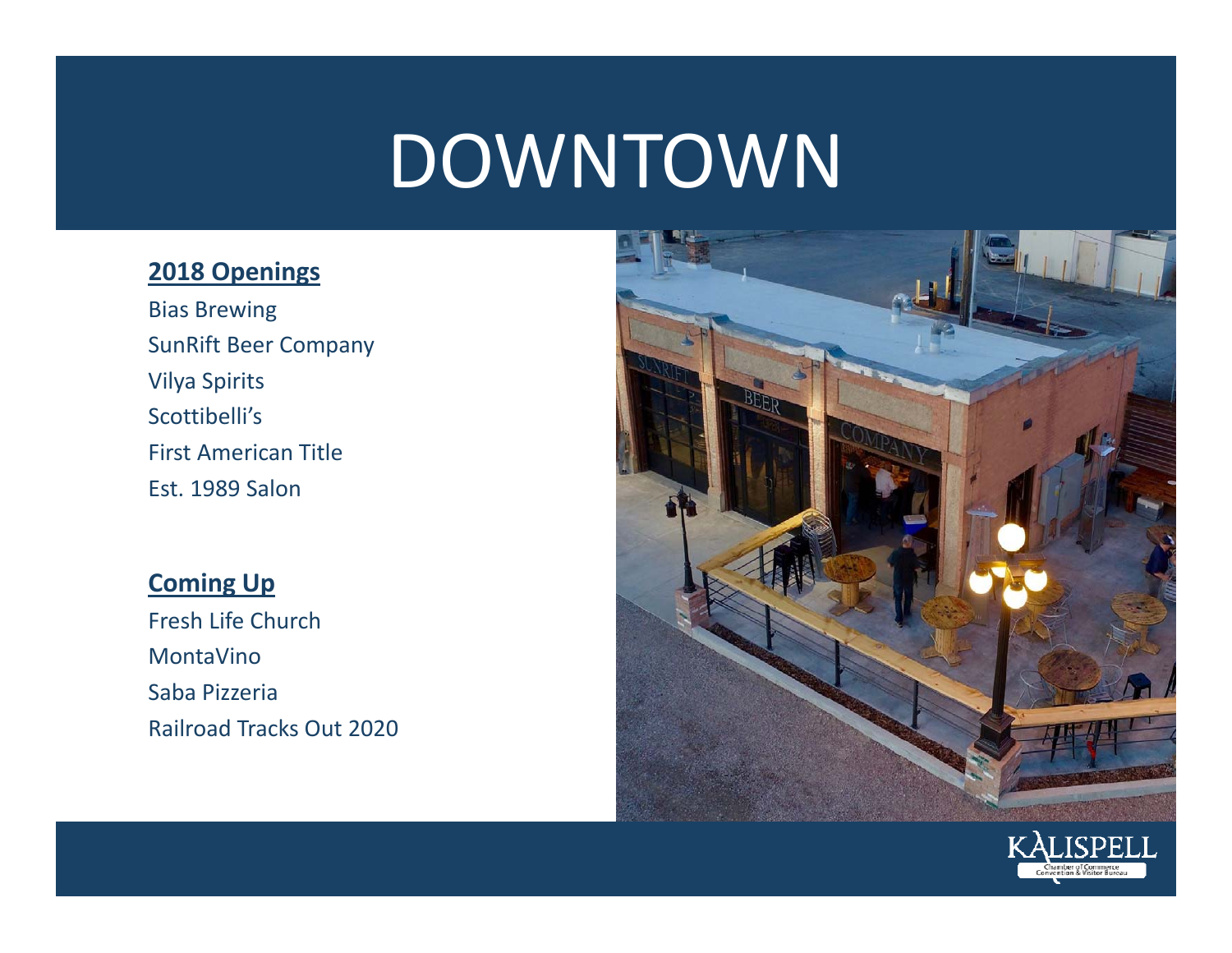# RETAIL & RESTAURANTS

#### **2018 Openings**

Green Nissan Green Hyundai Kalispell Volkswagen REIMOD Pizza Panera BreadHarbor Freight Tools Kobe Steak & Sushi T‐MobileUrban Bricks Gunsight Saloon – Columbia Falls Whitefish Credit Union – Columbia Falls Sacred Waters Brewing Co.

### **Coming Up**

Big Mountain Ciderworks Nelson's Hardware ‐ Whitefish



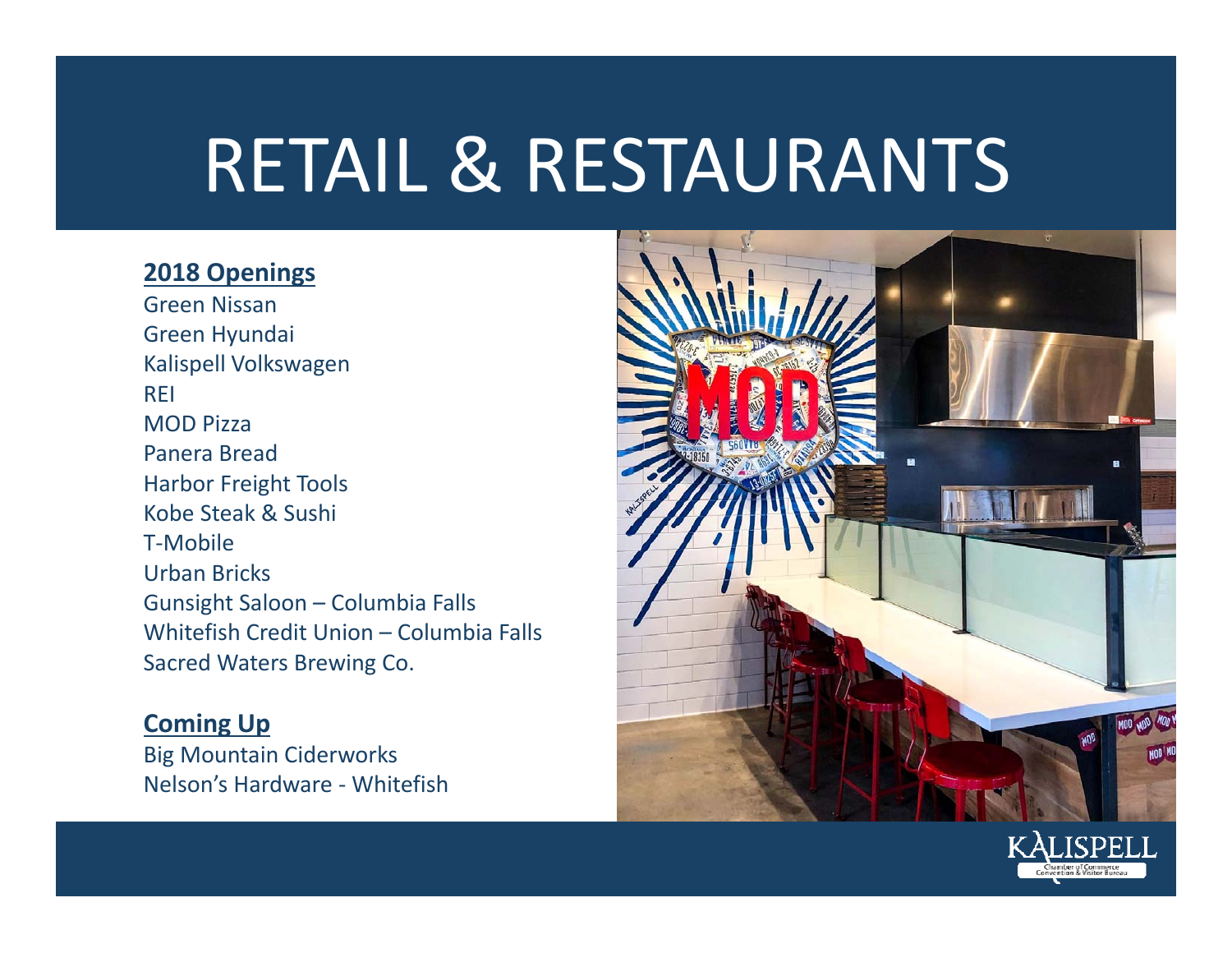# HOSPITALITY

### **2016 ‐ 2018**

20% increase in rooms

- •Marriott Springhill Suites, Kalispell
- $\bullet$ **•** Firebrand Hotel, Whitefish
- $\bullet$ Hampton Inn and Suites, Whitefish
- $\bullet$ **• Cedar Creek Lodge, Columbia Falls**
- •Marriott Towneplace Suites, Whitefish
- $\bullet$ Country Inn & Suites, Kalispell

## **Coming Up**

MyPlace, Kalispell – 86 rooms 102 RV sites; 25 Cabins, West Glacier



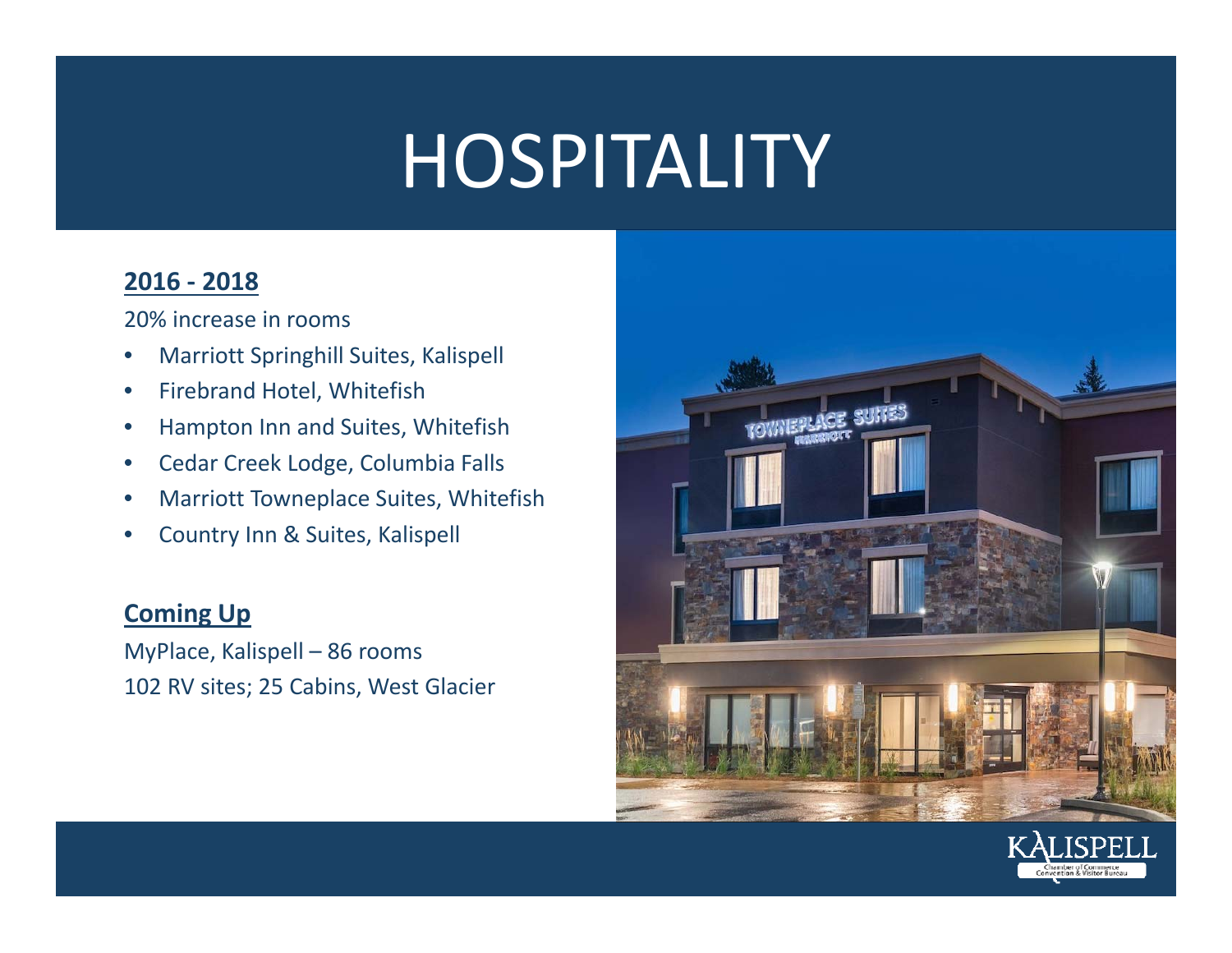# EDUCATION & COMMUNITY

#### **2018 Openings**

Rankin Elementary School, \$15m Flathead County Fairgrounds update

#### **Coming Up**

FVCC Library, \$3M FVCC Student Center, \$15M FHS & Elementary Updates, \$39M Kalispell Bypass, \$20M West Side Interceptor, \$14M Glacier Park International Airport Terminal Expansion, \$50M+ coming 2020



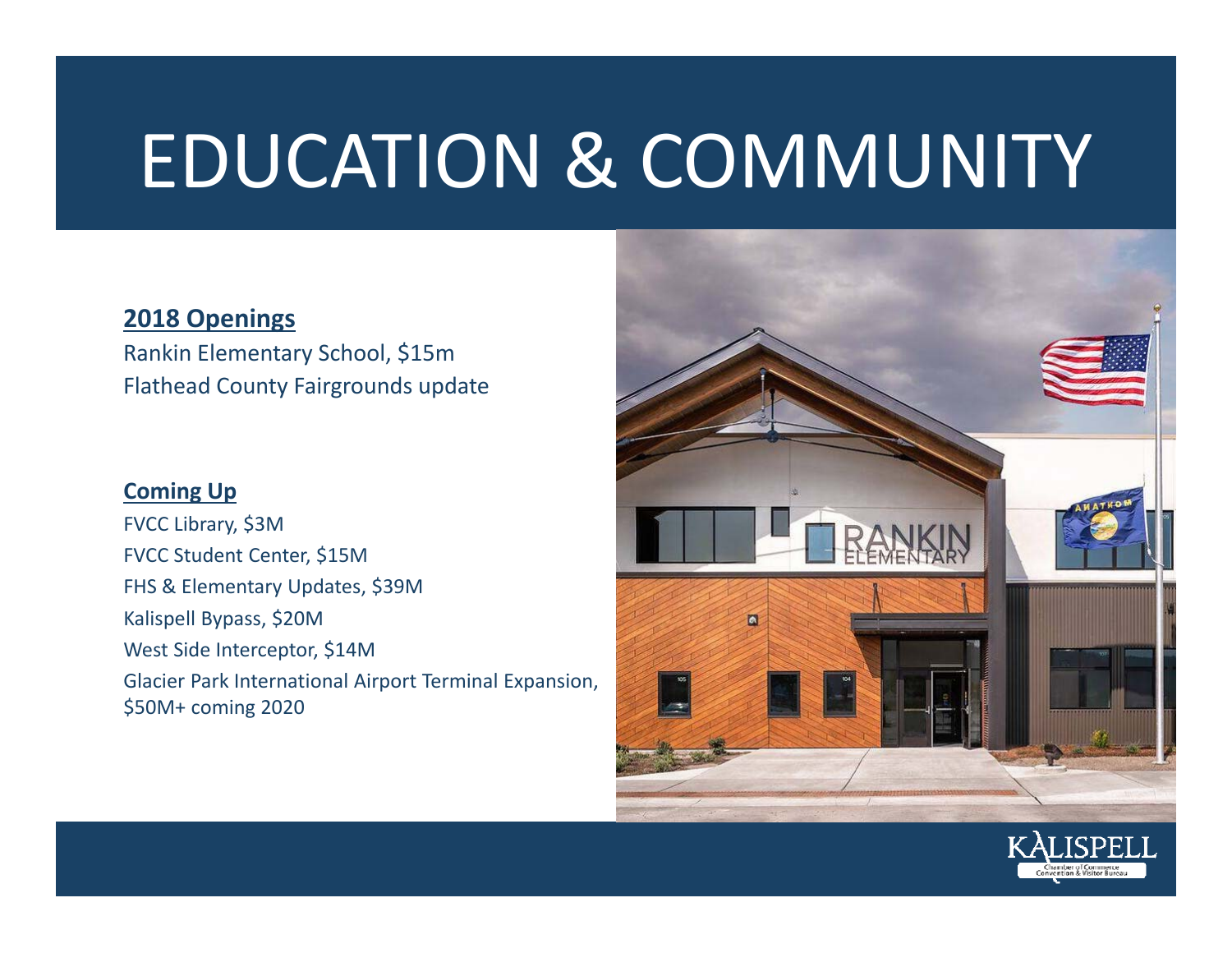# HEALTH CARE

#### **2018 Openings**

KRH Emergency Room, \$14m Digestive Health Institute \$12.9m Immanuel Lutheran Communities Villas at Buffalo Hill, \$14.5m Immanuel Lutheran Communities Skilled Care Center, \$3.2m Flathead Oral Surgery Flathead Endodontics

#### **Coming Up**

Montana Children's Medical Center, \$37.8m



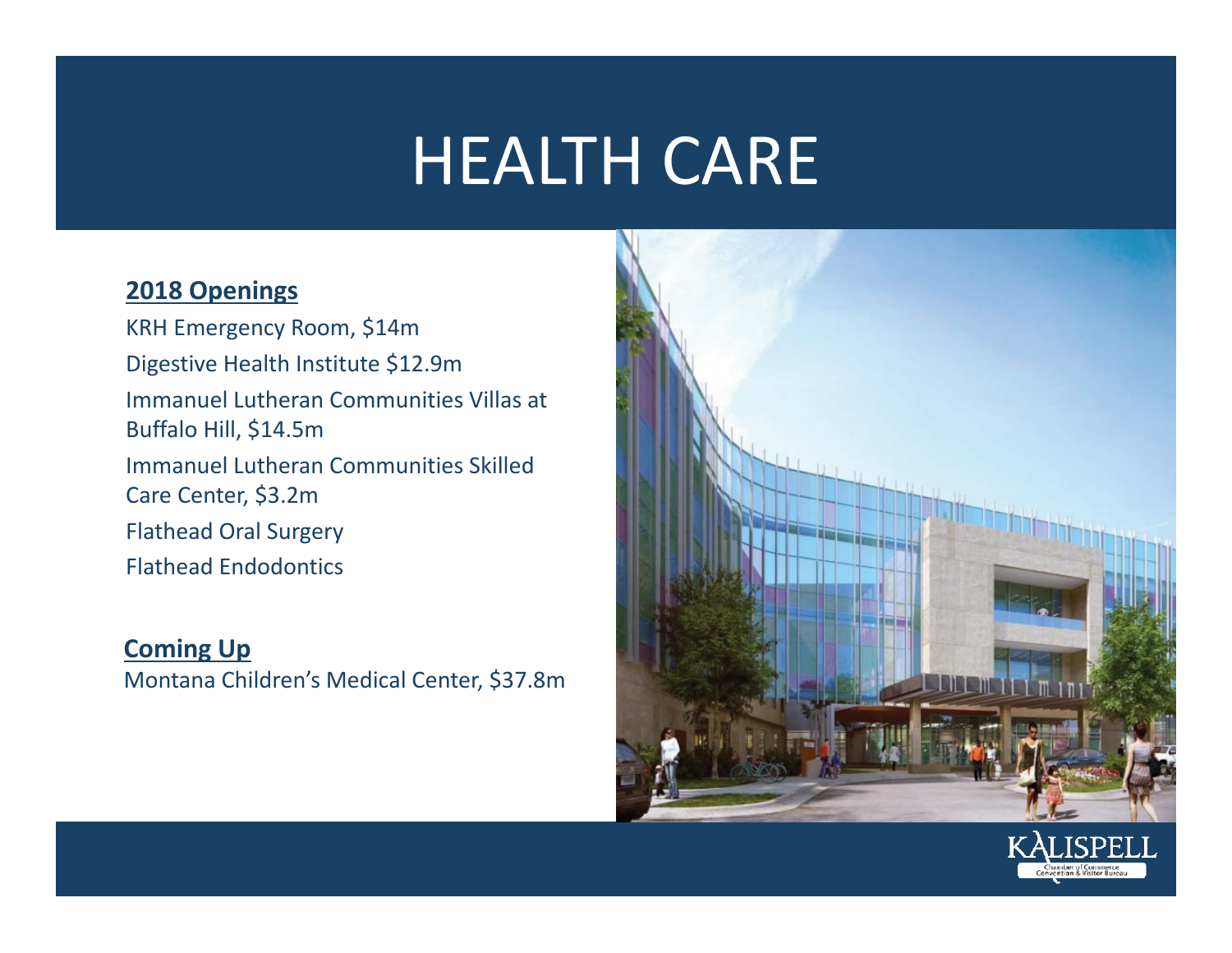# INDUSTRIAL

## **2018**

World Spice Merchants Bio Energy Systems

# **Coming Up**

CHS relocationNorthwest Drywall relocation J FitSpotted Bear Spirits – expanded distilling facility

# **Multi‐Family**

Surge of multi‐family projects seeking approval